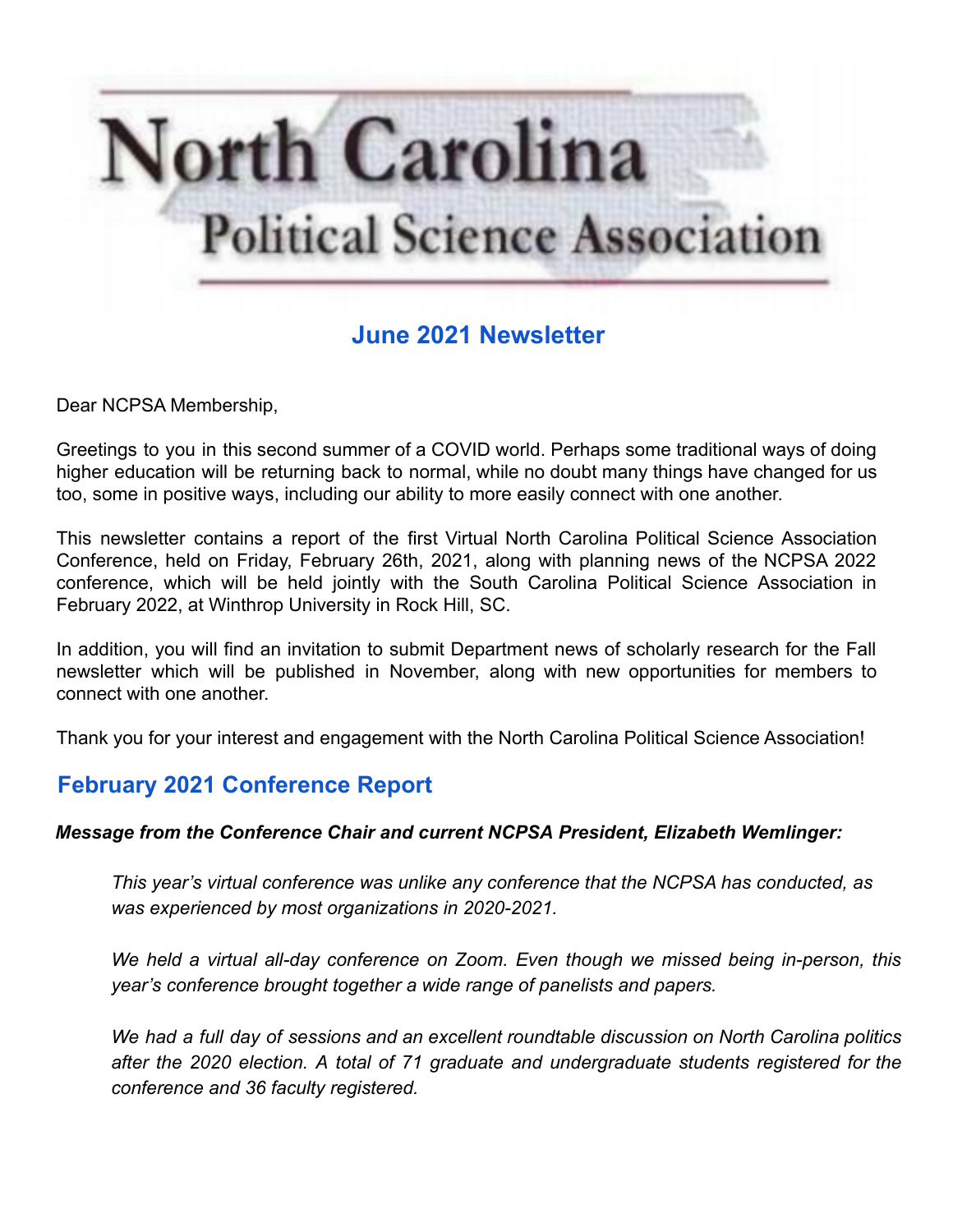*This year's conference was able to bring together the diverse work of scholars throughout North Carolina and continue our tradition of providing several sessions with a specific focus on the always evolving political climate in North Carolina.*

*You can find the full conference program on the NCPSA website: <https://ncpsa.net/conference.html>*

*Thank you for making it a great success!*

### *Recognition of Awardees for Papers Submitted in 2020***:**

**Oral Parks Memorial Award** (for best conference paper presented by faculty):

**Anup Phayal**, UNC-Wilmington, *"Does Terrorism Lower Interpersonal Trust?"*

[award committee chaired by Magadlena Krajewska, Winthrop University]

**Fidelity Investments Award** (for best conference paper presented by graduate students):

**Sarah Merkle**, UNC-Wilmington, *"Indo-Pakistani Hydro-politics."*

[award committee chaired by David McClennan, Meredith College]

**Troutman-Rainey Award** (for best undergraduate paper):

**Bilal Laghari,** UNC-Charlotte, *"Natural Resources and Civil Conflict Intensity."*

[award committee chaired by Jason Giersch, UNC-Charlotte]

### *Additional Acknowledgements*

 $\Box$  Thank you to Jody Baumgartner (East Carolina University) for his continued service as the NCPSA webmaster.

 $\Box$  Thank you to Bruce McDonald and the North Carolina Public Administration Alliance (NCPAA) for collaborating with us for the joint conference held on February 26th, 2021. Our members enjoyed the conversations linking theory and research to practice. We may pursue another joint conference in the future!

# **NCPSA Executive Council Members, 2021-2022**

On February 26, 2021 at the Business Meeting following the conference, the following members were selected to serve on the NCPSA Executive Council for 2021-2022:

**NCPSA President:** Dr. Elizabeth Wemlinger, Salem College

- Phone: (336) 721-2610
- Email: elizabeth.wemlinger@salem.edu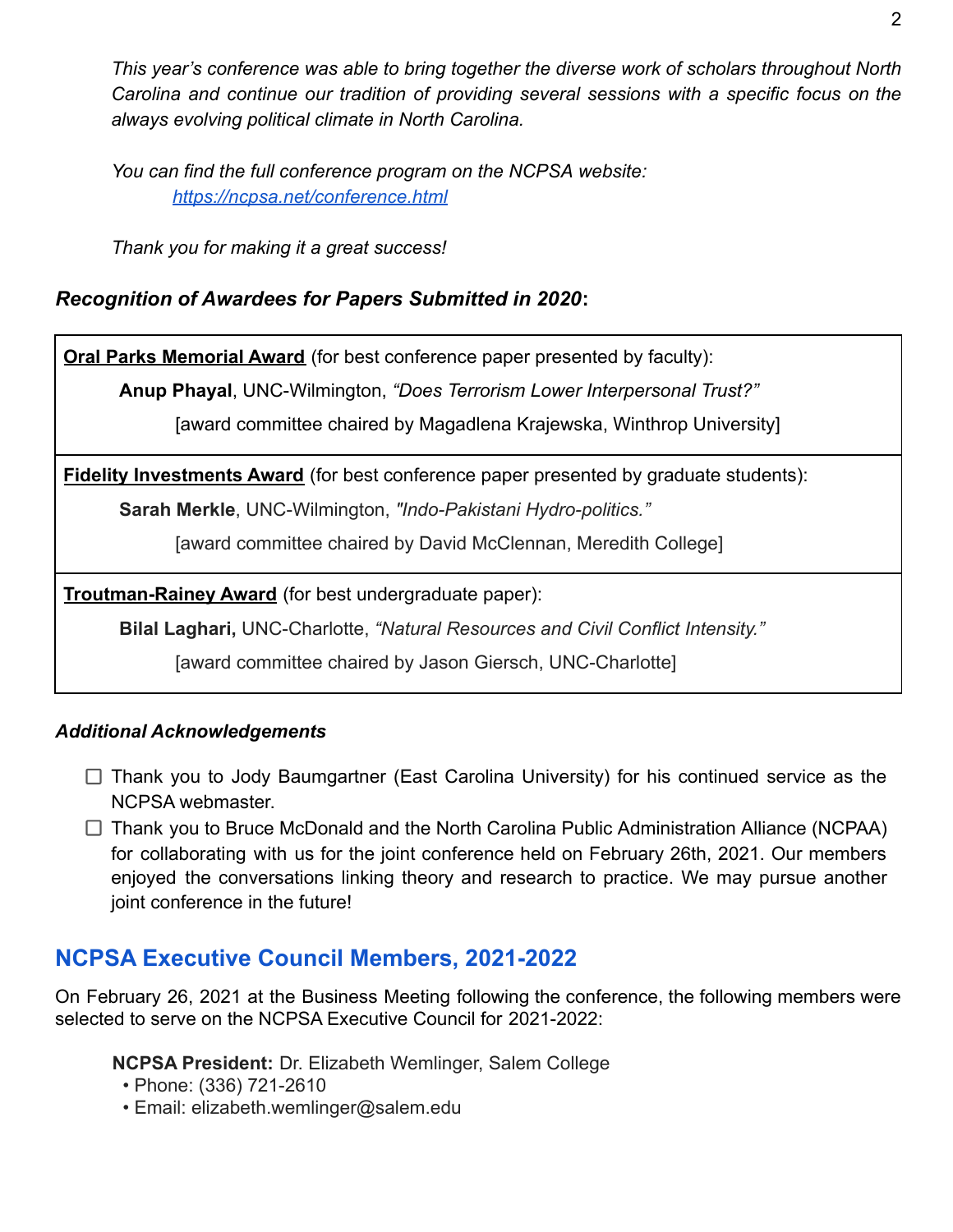**President Elect:** Dr. John Holder, Winthrop University

- Phone: (803) 323-4665
- Email: holderj@winthrop.edu

#### **Vice President:** Dr. Aaron King, UNC-Wilmington

- Phone: (910) 962-2287
- Email: kinga@uncw.edu

#### **Secretary:** Dr. Michael Callaghan Pisapia, WSFC Schools

- Phone: (336) 904-3636
- Email: mcpisapia@gmail.com

#### **Treasurer:** Dr. Whitney Manzo, Meredith College

- Phone: (919) 760-8540
- Email: wrmanzo@meredith.edu

#### **(Immediate) Past President:** Dr. Elizabeth Fournier, Saint Augustine's University

- Phone: (919) 516-4834
- Email: eafournier@st-aug.edu

#### **At-large Member:** Dr. Magdalena Krajewska, Wingate University

- Email: m.krajewska@wingate.edu
- Phone: (704) 233-8282

#### **At-large Member:** Dr. David McLennan, Meredith College

- Phone: (919) 760-2287
- Email: dbmclennan@meredith.edu

#### **At-large Member:** Dr. Chris Cooper, Western Carolina University

- Phone: (828) 227-3861
- Email: ccooper@wcu.edu

#### **At-large Member:** Dr. Nadine Gibson, UNC-Wilmington

• Email: gibsonn@uncw.edu

#### **Awards Committee Chairs**

- Fidelity Investments Award Committee Chair: Dr. David McLennan
- Oral Parks Memorial Award Committee Chair: Dr. Magdalena Krajewska
- Troutman-Rainey Award Committee Chair: Dr. Chris Cooper

## **Planning the 2022 Conference and a Call to Service**

#### *Message from NCPSA President, Dr. Elizabeth Wemlinger, Salem College*

*As North Carolina continues to be one of the most dynamic political environments in the country, the work we do as scholars, educators and practitioners continues.*